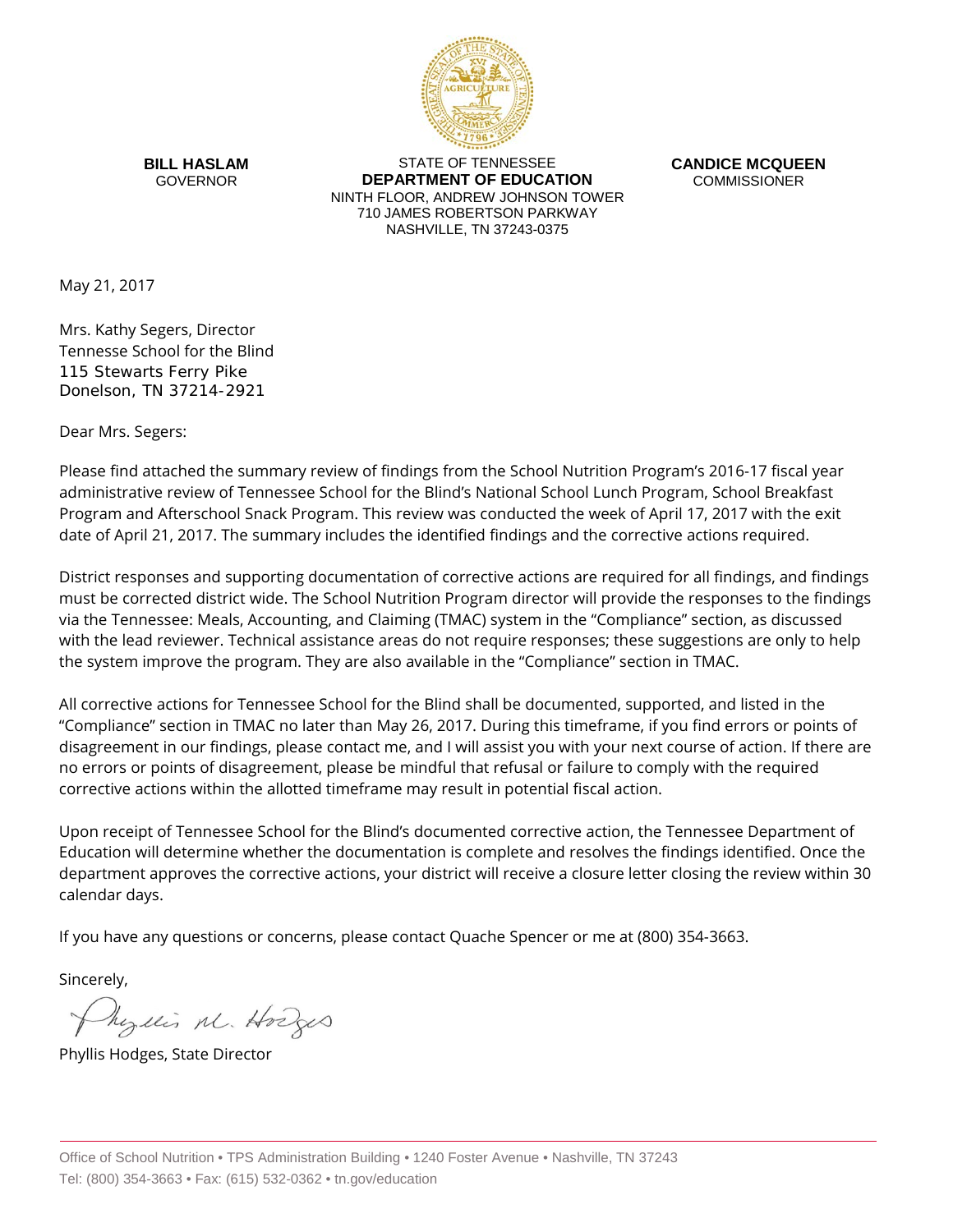

## **Tennessee School For The Blind (963) Review ID: 559 Exit Conference Date: 4/21/2017**

Review Year: 2017 Month of Review: March Lead Reviewer: Peter McNeilly

|  | Area | <b>Findings ID</b> | <b>Finding Description</b> | <b>Required Corrective Action</b> |
|--|------|--------------------|----------------------------|-----------------------------------|
|--|------|--------------------|----------------------------|-----------------------------------|

## **SFA - Level Findings**

| $1200 -$<br>Professional<br><b>Standards</b> | $V-1200$ | The school food authority (SFA)<br>had not been tracking training<br>hours for employees by using a<br>training tracker. Training hours<br>were tracked by agendas only.                                                                                      | Use the USDA tracking tool or develop a<br>training hour tracking tool for the school<br>nutrition employees. Include employee name,<br>status (full time/part time), title, and hire date<br>in the tracking tool.   |
|----------------------------------------------|----------|---------------------------------------------------------------------------------------------------------------------------------------------------------------------------------------------------------------------------------------------------------------|-----------------------------------------------------------------------------------------------------------------------------------------------------------------------------------------------------------------------|
|                                              |          |                                                                                                                                                                                                                                                               | Upload completed tracking tools for each<br>employee to demonstrate compliance.                                                                                                                                       |
| $700 -$<br>Resource<br>Management            | $V-0700$ | The SFA has not been charging<br>the minimum amount for adult<br>meals; they are charging \$2.00<br>for the meals. The SFA should<br>of reimbursement received for<br>a free lunch plus the per-meal<br>value of both entitlement and<br>bonus donated foods. | Create a plan to ensure that next year the<br>adult meal price will be higher than what is<br>currently being charged.<br>be charging at least the amount Upload the plan of action to increase adult<br>meal prices. |

## **Site - Level Findings: TN School for the Blind (0005)**

| 1400 - Food<br>Safety | $V-1400$ | coolers, freezers, or dish<br>machines and the state agency<br>(SA) was able to find only one<br>thermometer calibration log. | There were no logs available for Develop temperature logs for the cooler,<br>freezer, and dish machines and keep daily<br>recordings for these pieces of equipment.<br>Ensure that thermometer calibration is<br>conducted once a month or as needed, and<br>train staff on how to conduct thermometer<br>calibration. |
|-----------------------|----------|-------------------------------------------------------------------------------------------------------------------------------|------------------------------------------------------------------------------------------------------------------------------------------------------------------------------------------------------------------------------------------------------------------------------------------------------------------------|
|                       |          |                                                                                                                               | Upload a copies of completed cooler, freezer<br>dish machines and calibration logs Also<br>upload a training agenda and sign-in sheet for                                                                                                                                                                              |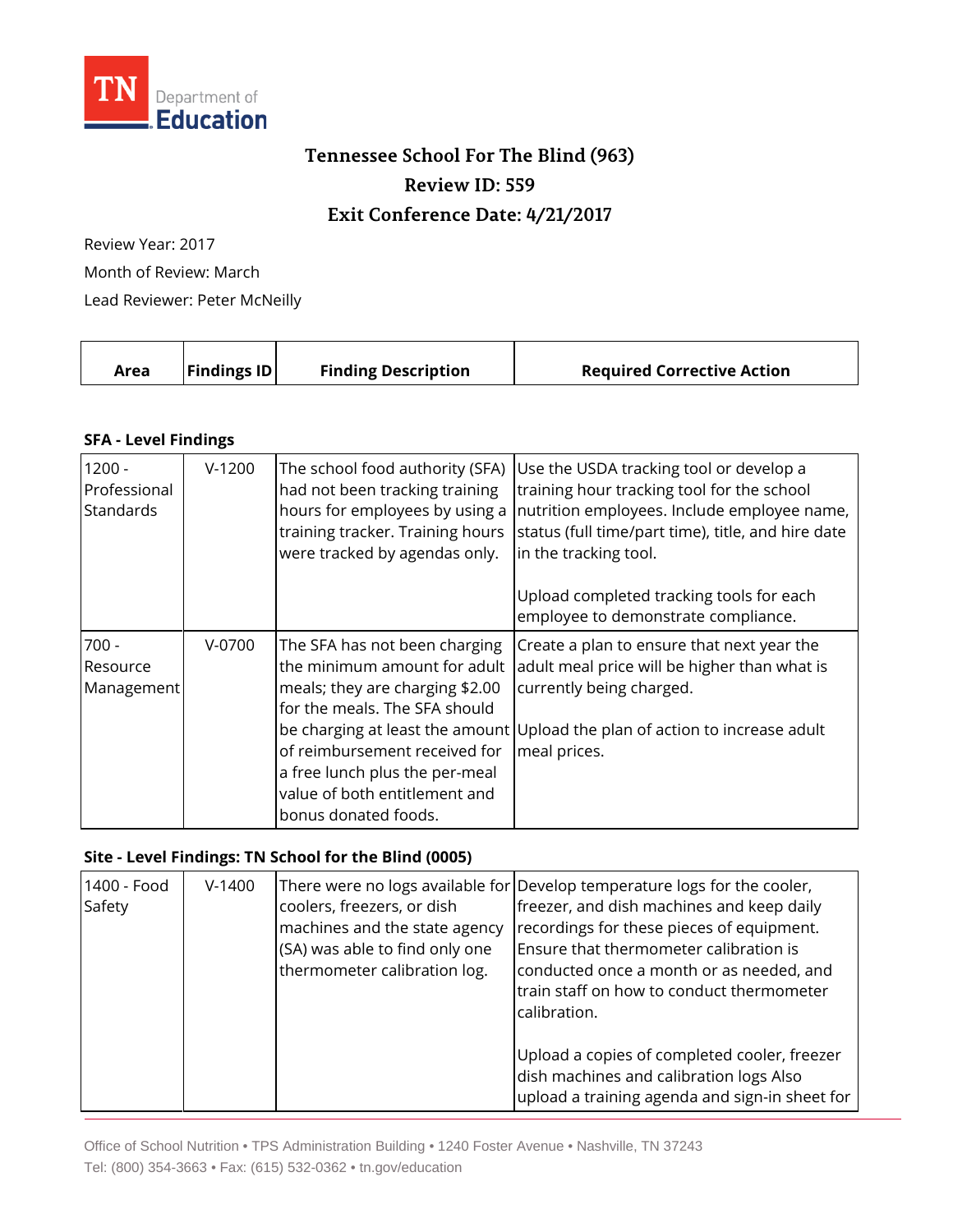

|                                                                     |            |                                                                                                                                                                                                                                                                                                                                                                  | thermometer calibration training.                                                                                                                                                                                                                                |
|---------------------------------------------------------------------|------------|------------------------------------------------------------------------------------------------------------------------------------------------------------------------------------------------------------------------------------------------------------------------------------------------------------------------------------------------------------------|------------------------------------------------------------------------------------------------------------------------------------------------------------------------------------------------------------------------------------------------------------------|
| 1700 -<br>Afterschool<br>Snack                                      | $V-1700$   | The SFA was basing the amount<br>of after school snacks produced<br>on the population of students<br>living on campus for that week.<br>The youth worker who over<br>sees the distribution of the<br>after school snack program in<br>each cottage is not being held<br>accountable to oversee the<br>snack program and count the<br>snacks given out correctly. | Develop a procedure for the youth workers,<br>who oversee the snack program, to count the<br>snacks given out to the students accurately.<br>Upload a copy of the procedure that has been<br>put in place as evidence of compliance.                             |
| $1700 -$<br>Afterschool<br>Snack                                    | $V-1700$   | The SFA had not been<br>completing production records<br>for the afterschool snack.                                                                                                                                                                                                                                                                              | Complete production records for the after<br>school snack program. Use the menus and<br>pull sheets to complete the production<br>records for the month of March.<br>Upload a week of afterschool snack<br>production records as documentation of<br>compliance. |
| $1700 -$<br>Afterschool<br>Snack                                    | $V-1700$   | The SFA had not completed the<br>after school snack onsite<br>monitoring form in the first 4<br>weeks of operation, and had<br>not been conducted at the time<br>of the review.                                                                                                                                                                                  | Complete the on-site monitoring form for the<br>after school snack program, and upload the<br>completed on-site monitoring form as<br>documentation of compliance.                                                                                               |
| 300 - Meal<br>Counting<br>and Claiming<br>- Lunch                   | $V-0300$   | The SFA had not conducted the<br>required attendance adjusted<br>edit check before submitting a<br>claim for reimbursement.                                                                                                                                                                                                                                      | Conduct the required attendance adjusted<br>edit check before submitting a claim for<br>reimbursement. Develop a local attendance<br>percentage factor for the SFA.<br>Upload documentation that indicates edit<br>checks are being conducted.                   |
| 400 - Meal<br>Components<br>and<br>Quantities -<br><b>Breakfast</b> | $V-0400$   | The SFA did not have signage<br>posted in the cafeteria<br>explaining what constitutes as a<br>reimbursable meal.                                                                                                                                                                                                                                                | Display signage in the cafeteria explaining<br>what a reimbursable meal is to the students.                                                                                                                                                                      |
| 400 - Meal<br>Components<br>and<br>Quantities -<br><b>Breakfast</b> | $V - 0400$ | The SFA had not been<br>completing production records<br>on a daily basis and was unable<br>to produce production records<br>for the month of review. The                                                                                                                                                                                                        | Complete production records for the month of<br>review and complete the production record<br>training supplied by the institute of child<br>nutrition (ICN).                                                                                                     |